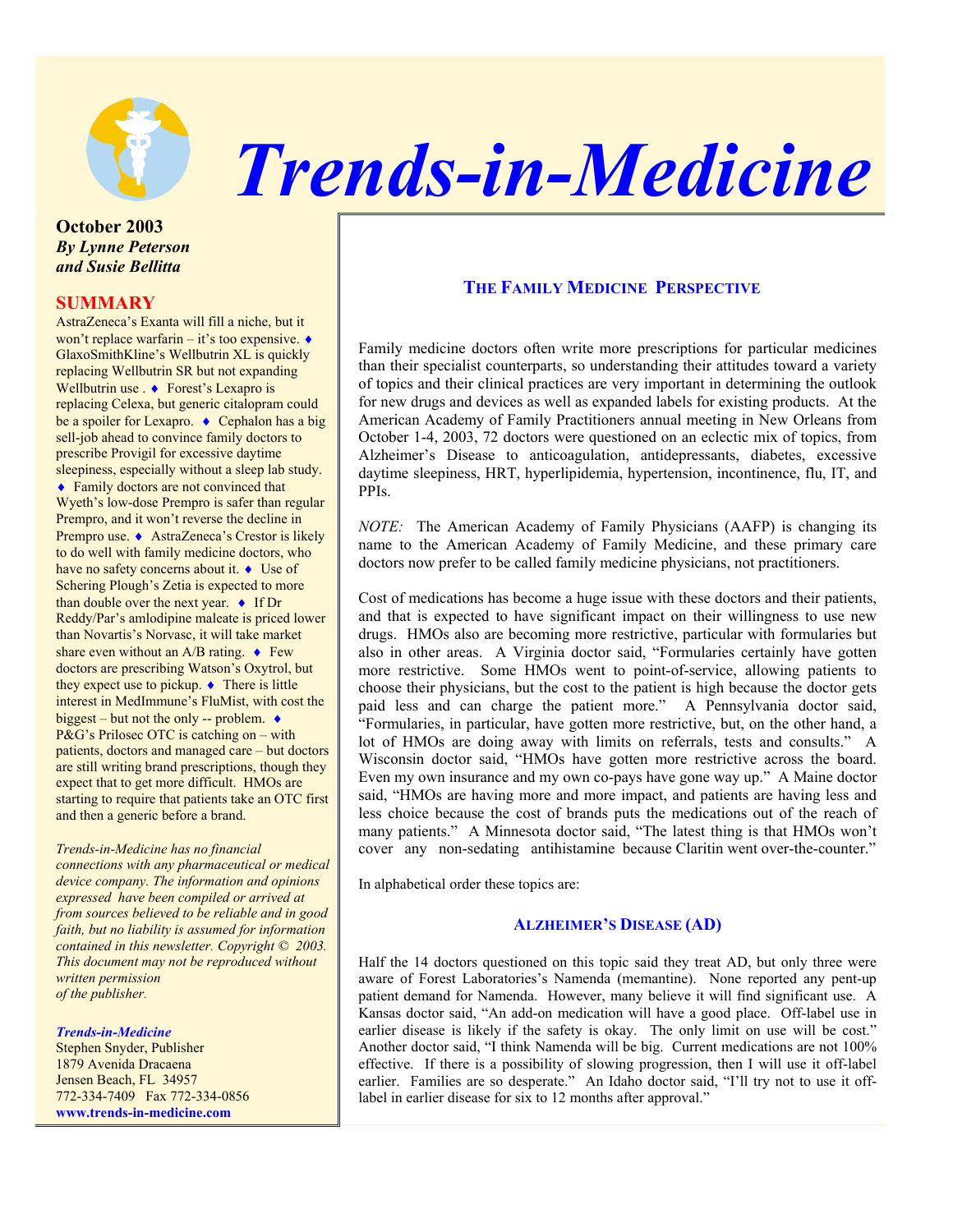# **ANTICOAGULATION**

Getting patients on warfarin -- Bristol-Myers Squibb's Coumadin or generic warfarin – can be gotten to their INR goal. It is not always easy, but it generally can be done, 10 sources agreed. An Oklahoma doctor said, "Most patients get to goal. It's not that hard, but we've had some compliance problems after they get there." An Ohio doctor said, "I can't remember the last patient who didn't get to the INR goal." A Louisiana doctor said, "For most patients, it is not a problem. It is more a pain in the neck for patients than doctors." A Texas doctor said, "It is tedious but not difficult." A Wisconsin doctor said, "You can get everyone there, but it takes a lot of adjustment and depends on their diet, size, etc. I've never had a patient I couldn't get to goal." An Illinois doctor said, "We have a Coumadin clinic run by the nursing staff…Coumadin is never an easy drug to manage, but we get all patients to goal eventually. Keeping them there is the problem."

Doctors estimated that, on average, only 8% of their patients don't get to goal. A New York doctor said, "Seventy percent get in range. I'm not sure why the others don't; sometimes they skip doses or take it at the wrong time." A Louisiana doctor said, "Only about 5% of our patients don't get to goal, and alcohol use is the biggest reason." A Montana doctor said, "There is a small group  $-10\%$  -- who are very difficult to get to goal. They are the frail elderly, middle aged men who like an afternoon cocktail, etc. So, it depends on lifestyle, BMI, etc." A New Jersey doctor said, "For 75% of patients it is a no-brainer, but 25% are very difficult to control – because of diet, lack of compliance, medication interactions, etc."

Monitoring patients on warfarin isn't a problem for doctors, but it can be a nuisance for patients. A Texas doctor said, "It is burdensome for patients but not doctors." A New York doctor said, "It is not a big deal for me, but it may be stressful for the patient." An Illinois doctor said, "Monitoring means 15 extra office visits a year for the typical patient." An Oklahoma doctor said, "It is not onerous. Nurses can go to the patient's home if that is an issue." A Louisiana doctor said, "It is easier now because there are home testing kits that are especially useful for patients who live far from the office." A Montana doctor said, "When patients find out how simple and critical the monitoring is, they do it." A New Jersey doctor said, "Monitoring is fairly easy if you have good clinical methods in the office. We have EMRs which helps us remind patients and quickly process results. Monitoring is more work for manual offices."

The pool of patients not being treated with warfarin who could benefit from treatment is relatively small – on average 10% of patients – and often this is **not** due to problems with monitoring. An Ohio doctor said, "Maybe 25% of patients aren't getting warfarin who could benefit, but they are mostly really old people where we worry about falls." A Texas doctor said, "About 20% of warfarin patients drop out, but a lot of times that is based on disabilities, co-morbidities and the

fall risk." A Wisconsin doctor said, "Less than 5% of patients" don't take warfarin who should, but there are patients who just don't feel good on warfarin or are worried about falls." A Montana doctor said, "There are a few people who refuse warfarin, and some who have a high risk of fall."

Thus, these doctors predicted that newer agents, such as **AstraZeneca's Exanta** (ximelagatran), will have a niche, but won't find widespread use because of their expected higher cost. An Oklahoma doctor said, "Exanta will have a good niche, but it won't replace warfarin." An Ohio doctor said, "Some patients will want Exanta, but the cost will be an issue." An Illinois doctor said, "The cost of monitoring adds up, but Medicare pays for monitoring and not for pills. Some patients will prefer Exanta, but the questions will be the cost and who pays." A New York doctor said, "I wouldn't switch patients (from Coumadin to Exanta), given the cost – unless there were benefits other than convenience. Warfarin is fine." A Texas doctor said, "The cost of the new drug vs. the monitoring cost will be something for families to weigh." A Wisconsin doctor said, "We have tons of warfarin patients, and they don't have the budget for new anticoagulants. It would be great not to monitor, but cost is a big issue. The cost of monitoring is less than the cost of new drugs. And some older patients like the attention they get with warfarin monitoring." A Louisiana doctor said, "If Exanta is more convenient, then usage will depend on managed care coverage. If there is less monitoring, managed care may like it, and patients would love to do with fewer blood tests."

## **ANTIDEPRESSANTS**

Eleven of 13 doctors questioned said they prescribe Wyeth's Effexor (venlafaxine). On average, they currently use Effexor for 7% of patients on an antidepressant.

Sources all praised **GlaxoSmithKline's Wellbutrin XL**  (buproprion). A Texas doctor summed up the feeling: "Everyone likes it better (than Glaxo's Wellbutrin SR)." However, most sources (8 of 13) said Wellbutrin XL will not expand their use of Wellbutrin. Another doctor said, "XL is just a more convenient form of Wellbutrin."

For new patients, doctors are split on which formulation of Wellbutrin to use first. Half plan to continue prescribing Wellbutrin SR for new Wellbutrin patients, and half will use Wellbutrin XL first. An Oregon doctor said, "I'll start with SR first." Another said, "I don't want to start with XL because it is such a strong dose."

**Forest** appears to be doing a good job of converting family medicine doctors from **Celexa** (citalopram) to its nextgeneration product, **Lexapro** (escitalopram). Most sources are using Celexa and Lexapro equally, though a few are using Lexapro more frequently, and a few are using Celexa more frequently. Only one source is not using Lexapro. And most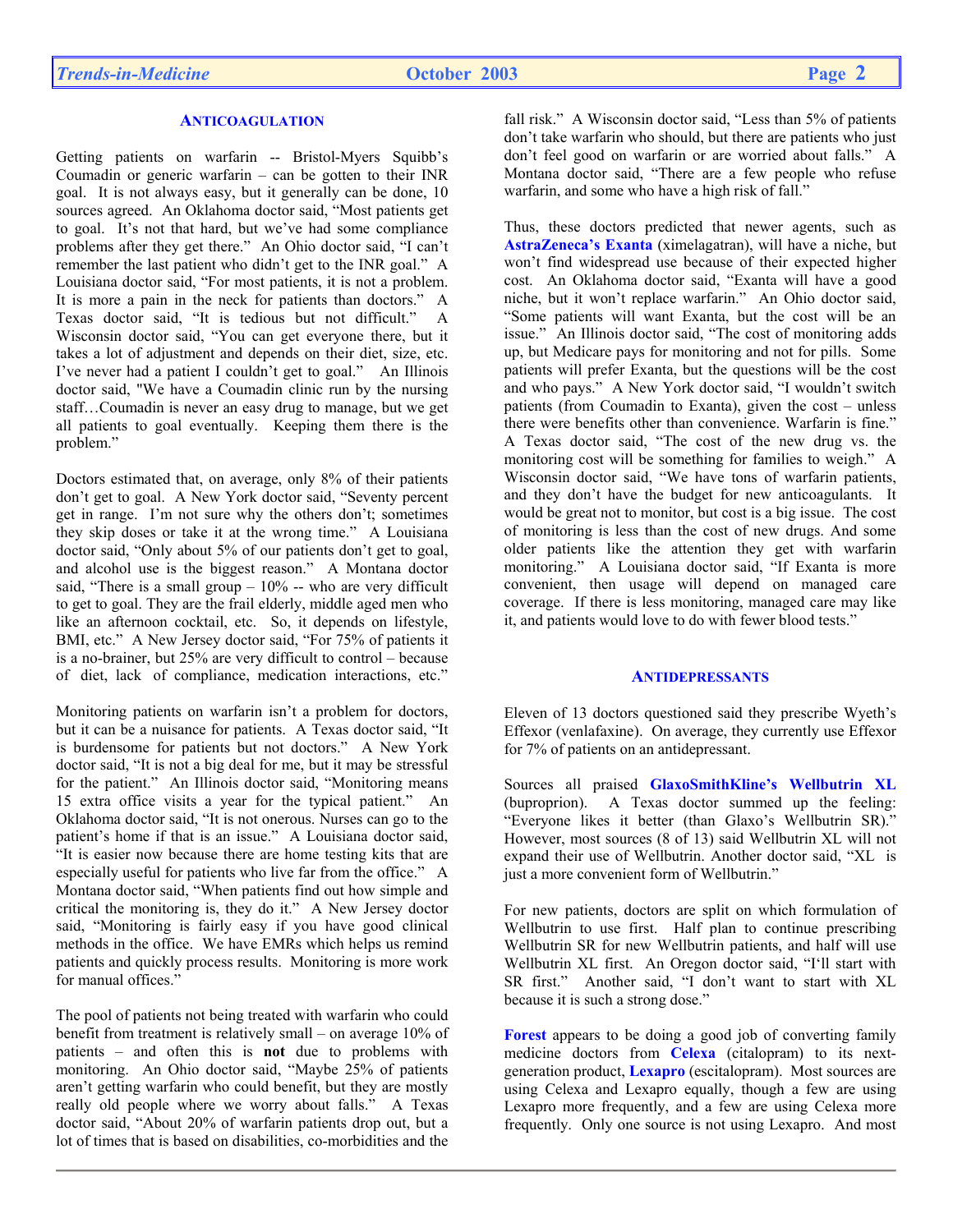doctors predicted that Lexapro use will increase over the next six to 12 months, with Celexa use declining.

The impact of a generic citalopram will depend on what formularies do. An Alabama doctor said, "The generic may affect Lexapro as well as Celexa because of cost." A Minnesota doctor said, "It depends on co-pays and formularies. Only a small percentage of patients pay for their medications." Another doctor said, "Some formularies will require the generic." A California doctor said, "Part of it is formulary-driven, and the rest is cost. Cost is the bottom line."

## **DIABETES**

The eleven doctors questioned about oral diabetes medications said they use **Lilly's Actos** (pioglitazone) for an average of 55% of their Type 2 diabetic patients on a glitazone, and **GlaxoSmithKline's Avandia** for 45%. None have seen any recent shifts in usage between the two drugs, and none expect a shift in the near future. There is little excitement about – or knowledge of -- drugs in the pipeline.

# **EXCESSIVE DAYTIME SLEEPINESS**

Every doctor questioned about **Cephalon's Provigil**  (modafanil) was familiar with it as a treatment for narcolepsy. In late September, an FDA Advisory Panel voted to recommend a label expansion for Provigil to include treatment of excessive sleepiness associated with disorders of sleep and wakefulness, such as shift work sleep disorder. However, sleep specialists were concerned that a broadened label might encourage primary care physicians to prescribe Provigil instead of sending patients to a sleep lab first for an evaluation.

Family medicine doctors were questioned at the AAFP meeting about how they expect to use Provigil if it gets an expanded label. None currently are prescribing Provigil off label for sleepiness not associated with narcolepsy, and most insisted that they would take a conservative approach to any label expansion. They also said they will continue to send patients to the sleep lab for evaluation. A New York doctor said, "Most shift workers try to get by on bits and pieces of sleep, and I try to work on other means of longer sleep, rather than giving something to keep them awake." A Virginia doctor said, "I'll use Provigil but only after a sleep lab evaluation. The typical shift worker will *not* want to do a sleep lab, but I insist." An Ohio doctor said, "Most of my patients will go to the sleep lab first, but some might warrant a trial of Provigil first, given the cost of the sleep lab…Provigil might be good for chronic pain patients who are experiencing sedation." A Texas doctor said, "Once people make a shift change, they adjust, but Provigil might be useful for people who change shifts or a frequent shift jumper – but only after a sleep lab."

# **HORMONE REPLACEMENT THERAPY (HRT)**

In the wake of the negative news about HRT from the Women's Health Initiative, family medicine doctors and their patients have little interest in **Wyeth's Prempro** -- a fixeddose combination of 0.625 mg Premarin (conjugated equine estrogen, CE) and 2.5 mg Cycrin (medroxyprogesterone acetate, MPA). A new low-dose formulation of Prempro (0.3 mg CE and 1.5 mg MPA) is not getting a very warm reception, and doctors said it is unlikely to reverse the decline in Prempro usage. An Ohio doctor said, "There is no patient demand for low-dose Prempro, and I won't encourage (menopausal) patients to use it unless they are symptomatic and worried about the symptoms or are disabled by the symptoms." Another Midwest doctor said, "Low-dose Prempro is a way to help a woman manage hot flashes. Personally, I want an estrogen-alone product, not a combination with progestin in it." A Virginia doctor said, "Low-dose Prempro may be useful for women who stopped Prempro due to the negative press but are feeling bad. They may come back and start the new, low dose version…But I haven't decided yet how to use it." An Arizona doctor said, "Low-dose Prempro may make patients feel more comfortable, but I'm not sure I agree with them. If Prempro is not safe, then lowering the dose doesn't make me comfortable." A Maryland doctor said, "A lot of patients would rather take the lowest possible dose, and I would rather prescribe the lowest possible dose. If that doesn't work, then I will increase the dose."

#### **HYPERLIPIDEMIA**

#### **ASTRAZENECA'S Crestor (rosuvastatin)**

AstraZeneca made a big push for its new statin, Crestor at the meeting. There was a fairly large theater-style area at the AstraZeneca booth, where expert lectures were offered several times a day, and these were well attended. Nine of 10 doctors questioned about Crestor were familiar with it, even though only four of these had been detailed on it yet. A California doctor said, "I'll be detailed next week." An Ohio doctor said, "I haven't been detailed, but I've read about it." A New York doctor said, "I haven't been detailed, but I've see a lot of ads."

None of these sources has any safety concerns about Crestor, and none had heard any negative counter-marketing about Crestor. In fact, a few believe Crestor actually is safer than other statins. A Midwest doctor said, "Crestor seems pretty good, with less muscle side effects than the other statins." Colorado doctor said, "I think it is comparable to other statins." A Maryland doctor said, "I read in *Prescriber's*  Letter that it is the same as the other statins. I'm not aware of any safety concerns." A Texas doctor said, "Crestor is as safe as other statins."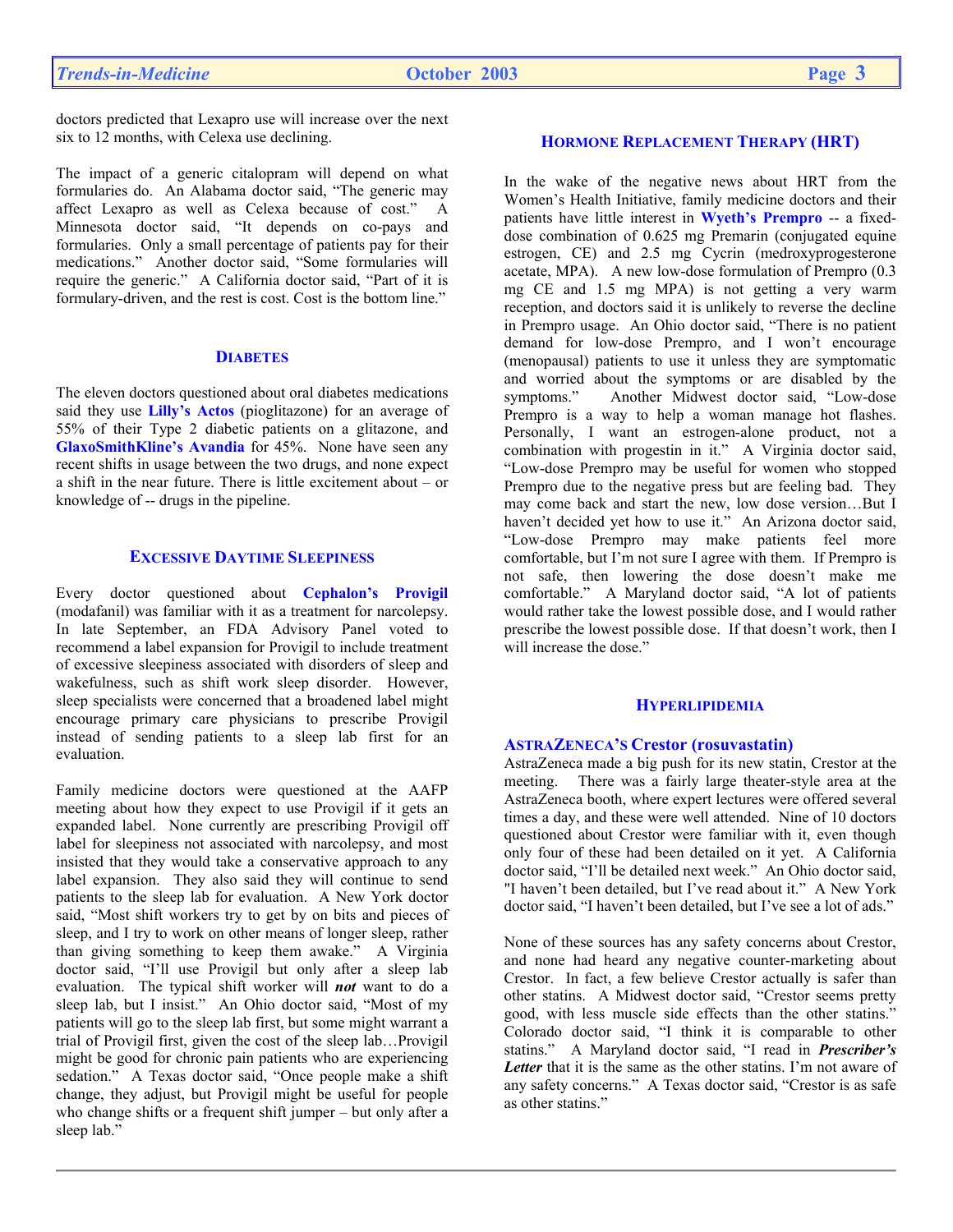Seven of these 10 doctors plan to prescribe Crestor. On average, they predicted that Crestor would account for 13% of their statin prescriptions within a year. A Texas doctor said, "Because of its pathway, I'm inclined to use Crestor more in people that I can't get to goal with cost-effective doses of another statin." A Colorado doctor said, "I'll use it like the other statins." A Maryland doctor said, "I use all the statins about equally, and I'll probably use Crestor, too, unless I hear about a safety issue."

The three doctors who do not plan to prescribe Crestor had different reasons. One said it is not yet on his the military formulary. Another prefers Pfizer's Lipitor (atorvastatin) and Merck's Zocor (simvastatin), noting that there is outcomes data on Zocor and not Crestor, but concluding, "They are all probably the same." A New York doctor said, "I won't be the first – or the last – to use Crestor. I'm waiting for *The Medical Letter* to discuss it. But one of the reasons I'm here at AAFP is to learn more about what's new in treating hyperlipidemia." Another doctor said, "A new product will take a while to catch on because the other medications work well."

Crestor is expected to take market share primarily from Lipitor. A source said, "Lipitor will be hurt the most because Crestor is a superstatin." A Texas doctor said, "I use mostly Lipitor and Zocor, and that's what will be hurt." An Ohio doctor said, "I use mostly Lipitor, so that's who will be hurt."

## **SCHERING PLOUGH'S Zetia (ezitimibe)**

Half the doctors (6 of 12) asked about Zetia said they have started prescribing it. A Kansas doctor said, "I use it mostly in combination with a satin, usually Lipitor or pravastatin (Bristol-Myers Squibb's Pravachol)." A Texas doctor said, "I use it for patients who don't tolerate statins, mostly as monotherapy." A Colorado doctor said, "I use Zetia occasionally as add-on therapy when a patient is not adequately controlled, but that is unusual for me." An Arizona doctor said, "I use it for elevated LDL, usually as an add-on with any statin, but most commonly with pravastatin.. However, it is insignificant in the grand scheme of things, a niche product." An Ohio doctor said, "Twenty percent of my patients are already on Zetia. I use it before a statin. A large percentage of patients don't need the power and side effects of statins."

Three doctors were unfamiliar with Zetia, and three said it is not on their formularies. None of these doctors plan to start using it.

On average, Zetia currently is being prescribed to 4% of these doctors' hyperlipidemia patients. In a year, doctors predicted that would more than double to an average of 9%. Zetia is impacting use of all statins somewhat, but Lipitor the most, sources indicated. A Texas doctor said, "I give Zetia to about 5% of my (hyperlipidemia) patients now, and I expect that to go up to 5%-10%. The news will be when the combination of

Zocor and Zetia is available." A Colorado doctor said, "My Zetia use is minimal and I don't expect that to change." An Arizona doctor said, "My use will be flat."

## **HYPERTENSION**

#### **Angiotensin II Receptor Blockers (ARBs)**

Most sources said they have no preference among the seven approved ARBs, and many use them all:

- AstraZeneca's Atacand (candesartan)
- Biovail's Teveten (eprosartan)
- Boehringer Ingelheim/Abbott's Micardis (telmisartan).
- Bristol-Myers Squibb's Avapro (irbesartan)
- Merck's Cozaar (losartan)
- Novartis's Diovan (valsartan)
- Sankyo/Forest Laboratories's Benicar (olmesartan)

Family doctors said that once they find an ARB that works well, there is a reluctance to change. A Nevada doctor said, "I use Cozaar because that's the hospital's preference." A Minnesota doctor said, "I use Diovan because it works." Another Midwest doctor said, "I prescribe whatever the cardiologists prefer." The exception was a Kansas doctor who said he currently is using Diovan and Benicar equally, but predicted Benicar use would increase: "Benicar is just getting going. If it works, then use will go up at the expense of Diovan."

## **Calcium Channel Blockers (CCBs)**

Chronotherapy appears to have little appeal to these sources, if the attitude of primary care doctors toward **Biovail's Cardizem LA** (diltiazem) is any indicator. Cardizem LA, a once-daily graded-release formulation of diltiazem HCl, was approved by the FDA earlier this year. It is labeled for administration in the morning or evening, but when dosed at night, it reaches peak in the morning, when patients are thought to be at the greatest risk of cardiac arrest.

Half the sources currently are prescribing Cardizem LA, but sources cited reasons other than chronotherapy for their use of this drug. Most of the doctors who don't use Cardizem LA said it is because their cardiology colleagues don't use or recommend it. A Kansas doctor said, "Cardizem LA definitely has a role in treatment, more because it is once-aday than because it is chronotherapy. It isn't my drug of choice, and some of our decisions are directed by our cardiology." A Nevada doctor said, "I have several patients on Cardizem LA – diabetics who can't take lisinopril (AstraZeneca's Zestril), and patients who come to me on it from an employer health plan…It seems good, but it isn't my drug of choice."

**Dr. Reddy/Par Pharmaceutical's amlodipine maleate,**  a variation of **Pfizer's Norvasc** (amlodipine besylate), is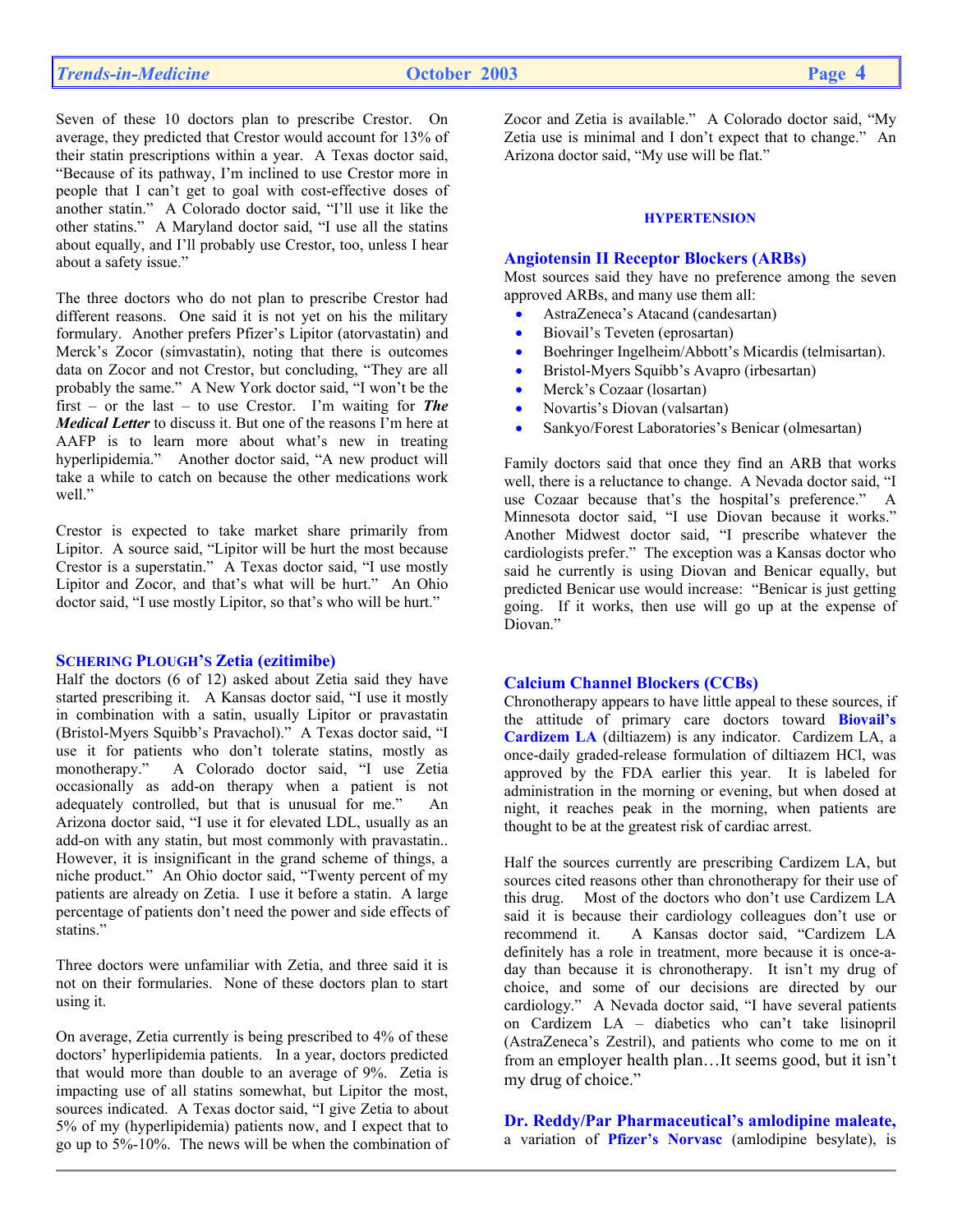awaiting FDA approval. Since it is a different salt, it probably won't be A/B rated, but it is expected to be priced at about a 20% discount to Norvasc. Family medicine doctors were asked how they would weigh the lack of A/B rating against the lower price – and price won out in most cases. A Pennsylvania doctor said, "I'll probably switch (from Norvasc to amlodipine maleate). A/B rating is less important than cost." A Wisconsin doctor said, "No A/B rating makes me cautious, but I won't avoid amlodipine maleate. I'm willing to try it in some patients, and if it works as well, I'll continue. But it won't get much use until I have my own experience with it."

Two doctors said they would take a slow approach to use of amlodipine maleate. A Virginia doctor commented, "Until there is more data, I prefer the brand. If two drugs are the same, I use the cheaper, but often two medications are not exactly the same." A Texas doctor said, "I use more Lotrel [Novartis's combination of Norvasc and Lotensin (benazepril)] than Norvasc. When generics first came out, I wrote a lot of generics, but I found a lot of them don't work as well as the brand."

Most sources pointed out that they are not big Norvasc users. A Nevada doctor said, "In this economy, price is the issue, but I try not to start Norvasc." A Midwest doctor said, "I don't use a lot of Norvasc because of the side effects, and CCBs are not the best – but the lack of an A/B rating is not an issue." A California doctor said, "I'm not a fan of Norvasc, and I don't write it...but price is more important to me than A/B rating."

## **INCONTINENCE**

Virtually all of these doctors treat urge incontinence, with the rare exception of military or VA doctors who see only male patients, and they are very comfortable with patches, which they commonly prescribe for birth control and other uses. A Kansas doctor said, "I use a lot of patches for HRT and antihypertensives. Patches are catching on." An Ohio doctor said, "Patches are good, useful, and convenient." An Illinois doctor said, "Patches are a good idea. They have few side effects." An Idaho doctor said, "People either like or don't like patches. Most people get a skin rash and stop using patches."

Only three of 17 doctors asked about **Watson's Oxytrol**  (transdermal oxybutynin) had been detailed about this patch yet, and only one has started prescribing it. Watson had a booth at AAFP, but it was not in a prominent place, and traffic appeared light. However, more than half these sources expect to start prescribing it soon, and, on average, they expect to have 7% of their overactive bladder patients on Oxytrol within a year. An Idaho doctor said, "Cost will be the biggest factor in my decision to use Oxytrol." A Kansas doctor said, "I can see using Oxytrol for 25% of my patients within a year." A Texas doctor said, "I may use Oxytrol, but it will probably be

for less than 3% of my patients. It would be good for people on oral medications who like the drug but forget their pills or like the idea of a patch." A Virginia doctor said, "I need to learn more about Oxytrol, and then I will incorporate it into what I prescribe. But I need more than just detailing by a sales rep. I need to hear a lecture or see some tapes."

## **INFLUENZA**

Five of 14 doctors questioned about flu prevention said they plan to use **MedImmune's FluMist**, a nasal spray flu vaccine, this flu season. One said, "It will be beneficial for children." An Illinois doctor said, "I will offer it, but a flu shot is covered by HMOs, and FluMist is not. It would be a good alternative (to the flu shot) if it were cheaper." A Kansas doctor said, "Some patients have asked for FluMist, so I will make it available, but I don't expect many patients to want it." A West Virginia doctor said, "I offer it. It's a good idea." A Mississippi doctor said, "I think it's great."

A speaker at a seminar on flu treatment said his audience was overwhelmingly negative about FluMist. He cited a number of reasons not to use FluMist, including:

- Lack of data. "FluMist has only been studied in 5-to-49-year olds. It is not approved for the patients who need it the most."
- **Live virus.** "Patients are contagious after receiving FluMist, so someone who gets it can't be near an immune-compromised person for three weeks."
- **Number needed to treat.** "You need to give FluMist to 35 people to prevent one upper respiratory infection (URI). You only need to give the intramuscular (IM) vaccine to 13 people to prevent one URI, so the IM is three times a effective in preventing URIs."
- **Allergies.** "FluMist is contraindicated in people with an egg allergy."
- **Dosing.** "You have to get two doses in the first year, and that increases the cost to \$110 the first year."
- Storage. "FluMist has to be kept refrigerated until use, and it can't be stored long once reconstituted."
- **Pregnancy.** "FluMist can't be given to pregnant women, but the IM vaccine can."
- **Cost.** "FluMist is very, very expensive. It costs \$34 a dose in the military, compared to \$1.72 for the shot."

Cost is the over-riding reason for a lack of enthusiasm for FluMist among other doctors questioned at the meeting. Eleven of 15 described FluMist as "too expensive." A Texas doctor said, "FluMist is too expensive, and insurance doesn't pay well for it." A Massachusetts doctors said, "It is just too expensive." A Minnesota doctor said, "FluMist is too expensive. I'll stick with the shot." One doctor said, "It is not appropriate for the elderly, and that is most of my patients."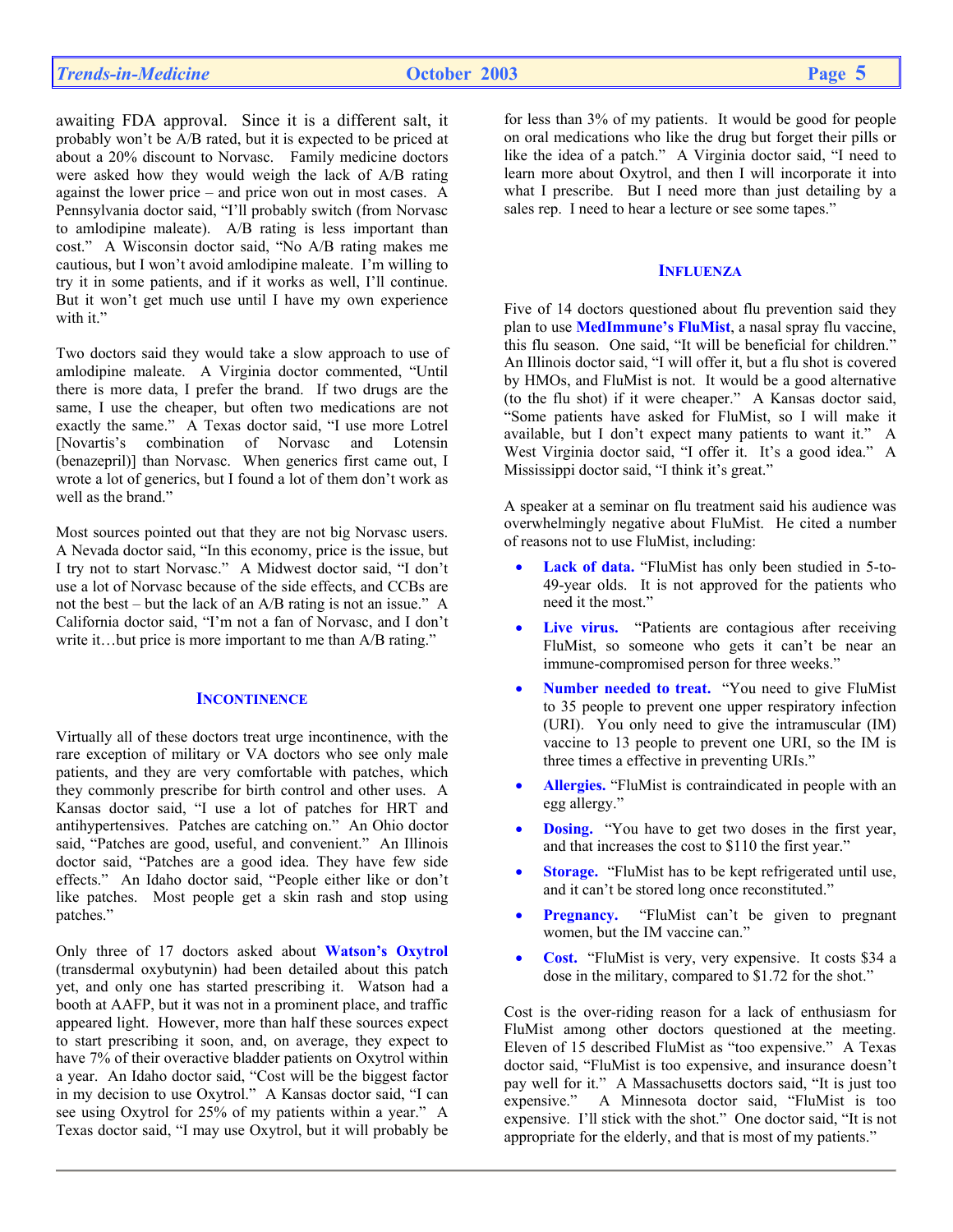# **INFORMATION TECHNOLOGY (IT)**

The doctors interviewed all agreed that there is value to IT systems, and many already have computerized their offices. A doctor said, "We are fully computerized, and it has been very valuable. It makes prescriptions and refills easier, but it is more time-consuming than hand-writing records." An Alabama doctor said, "I'm not computerized yet, but I see value in it. For me, it is a money issue." The business manager for a Missouri physician said, "We are a solo practice, and IT allowed us to hire a lot fewer employees…We opened in November 2002, and we can do our own billing, dictation, reports, etc. All the little expenses that add up are included. It helps us manage our practice better and educates us on what the practice is doing."

Is there a future for electronic medical records? The answer is: Definitely – but probably not for five to 10 years. A California doctor said, "We already have EMRs. It took a while for them to feel user-friendly, and it was easier for me than for my older partners. They still need to get more userfriendly, but it is cost-effective. The hospital has EMRs, too, but it is hard to get the specialists to use them." Another doctors aid, "Absolutely, there is a future. Some day the only record will be the EMR, but they need more revisions first. Wide use is probably 10 years away. Only 3% of practices are fully computerized We are, and it is not a plus because it costs us more than it saves us, but it was still the right thing to do. There are no lost charts, no misplaced charts. It is a quality step up but an efficiency step back. AAFP is working on an open-architecture EMR. The vendors don't like it, but it would be great because what do you do if your vendor goes out of business?" An Alabama doctor said, "I think EMRs will be common within the next five years." Another source said, "EMRs are great. We have that now, and it is totally cost effective."

# **PROTON PUMP INHIBITORS (PPIS)**

Despite the availability of non-prescription **Proctor & Gamble's Prilosec OTC** (omeprazole) at the corner pharmacy, doctors are continuing to write prescriptions for brand name PPIs – AstraZeneca's Nexium (esomeprazole), TAP Pharmaceuticals' Prevacid (lansoprazole), Eisai/Johnson & Johnson's AcipHex (rabeprazole), and Wyeth's Protonix (pantoprazole). Five of the 10 doctors questioned about PPIs, said they are still writing prescriptions for brand PPIs. A Virginia doctor said, "By the time patients come to me, they've already tried OTC H2 blockers. Patients haven't caught on yet to Prilosec OTC, so I write a prescription." A Pennsylvania doctor said, "I will try to tell patients to try Prilosec OTC first, but they will want a prescription. It will be the same problem we had with antihistamines when they went over-the-counter. Suddenly patients will say the OTC doesn't work. Once all the PPIs are OTC, it will be a level playing field again." A Maine doctor said, "I write a prescription

because insurance pays for that, and my patients can't afford Prilosec OTC." A Texas doctor said, "I still write only brand prescriptions." A Midwest doctor said, "I mostly write prescriptions because most patients will have tried Prilosec OTC before they come to me."

Five doctors are recommending OTC to some patients and writing prescriptions for other patients. A Wisconsin doctor said, 'I tell patients to see what is cheapest for them, and I do that." A Pennsylvania doctor said, "It depends on the insurance. I tell patients to try Prilosec OTC, but if the patient says it is cheaper to get a prescription, then I write that."

Among these doctors, when a brand is prescribed, it is most often Protonix, with one writing prescriptions mostly for Prevacid, and one writing only Nexium (because it works for him personally). The other doctors spread their use out fairly even among the brands.

However, most sources believe OTC use will increase – and at the expense of all the brand PPIs. A Maine doctor said, "I'm surprised that managed care still covers brands. I wouldn't be surprised to see all the brands yanked off formularies." A Wisconsin doctor said, "Lots of patients are switching to OTC instead of brands, with all brands affected."

Generic omeprazole has had little impact with these doctors yet – mostly because the cost savings haven't been there, they said. An Arkansas doctor said, "I've just started using generic omeprazole, and it will affect all the brands." A Pennsylvania doctor said, "There hasn't been any great impact yet from generic omeprazole, but I think the generics eventually will have an impact as the prices comes down." A Virginia doctor said, "Generic omeprazole is not a factor yet. It is too early to say how it will affect brands." A Kansas doctor said, "I bet they will all have to go OTC or lose market share."

In the future, though, generic omeprazole is likely to become a middle step between Prilosec OTC and brand PPIs. A Wisconsin doctor said, "I usually use samples, and then prescribe the sample if it works, but more formularies and HMOs are mandating generic omeprazole before a brand." A Maine doctor said, "I prescribe OTC first, then generic, then brand." A Pennsylvania doctor said, "HMOs are tiering these drugs: OTC first, then generic, and then brand."

Most managed care firms are not mandating Prilosec OTC, but they are making it harder to prescribe brand PPIs. A Midwest doctor said, "HMOs are saying patients can't get brands without trying generic first." A Virginia doctor said, "All brands are becoming Level 3 drugs, like the non-sedating antihistamines, which costs patients substantially more." A Pennsylvania doctor said, "Prior authorization is needed for anyone who is on a PPI for more than eight weeks. Some prior authorizations are really difficult to get. One HMO even wants an endoscopy done first – and the endoscopy report sent in!" An Arkansas doctor said, "Some HMOs are demanding Prilosec OTC first." A Wisconsin doctor said, "Most HMOs